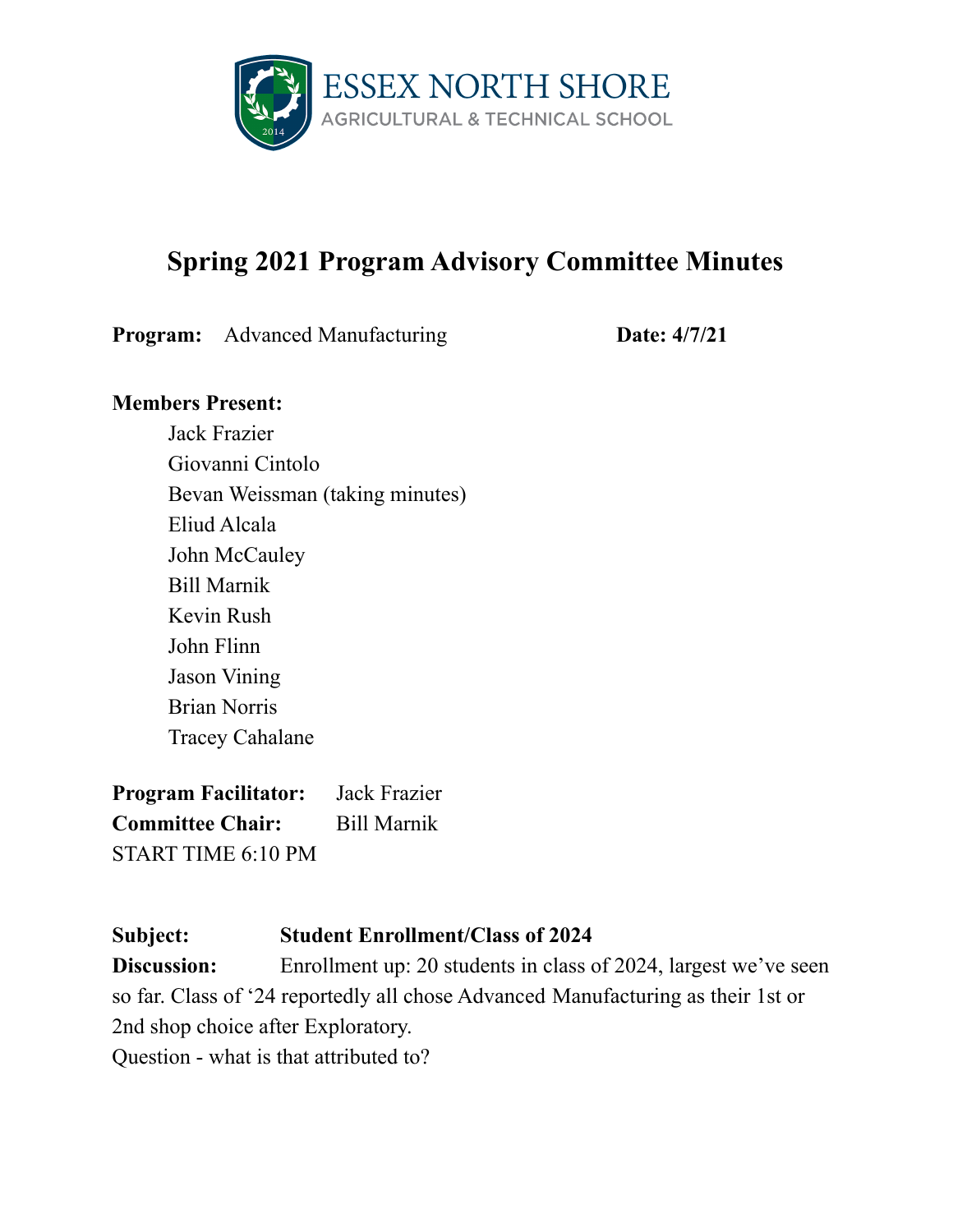

Answer:

increased enrollment in school in general. Well-run exploratory where every student came away with a machined yo-yo.

Question - we are currently in excess of the 16:1 student-to-teacher ratio recommended by DESE; does the PAC recommend we advocate to reduce this, either through additional instructors or limiting enrollment? Answer - might be eligible for a teacher's aide; consider the equipment-to-student ratio as well, so students aren't doubled or tripled up on machines; 16:1 seems high and also very dependent on the types of students (might need to be lower for higher-needs students); see if teaching assignments can be split theory/shop, with more taking theory at any given time.

## **Subject: On Campus Learning Update**

**Discussion:** Discussion regarding COVID protocols still being observed; return to 100% school population April 28th; we have been at 100% capacity in the shop since 3/17; no additional comments

## **Subject: Curriculum Bias/Programmatic Review**

**Discussion:** Curriculum deemed to be balanced and fair; we have seen an uptick in the number of students who are on the autism spectrum, who require extra 1-on-1 attention and show great potential for their aptitudes; program skews highly male but we are trying to balance this; we have a few transgender students newly added this year

## **Subject: Senior Portfolio Showcase**

**Discussion:** May 7th, occurring remotely. Seniors are in a good place to present, working on wrapping up their portfolios now and looking forward to practice before the big day.

It's a cross between an interview and a parents' view.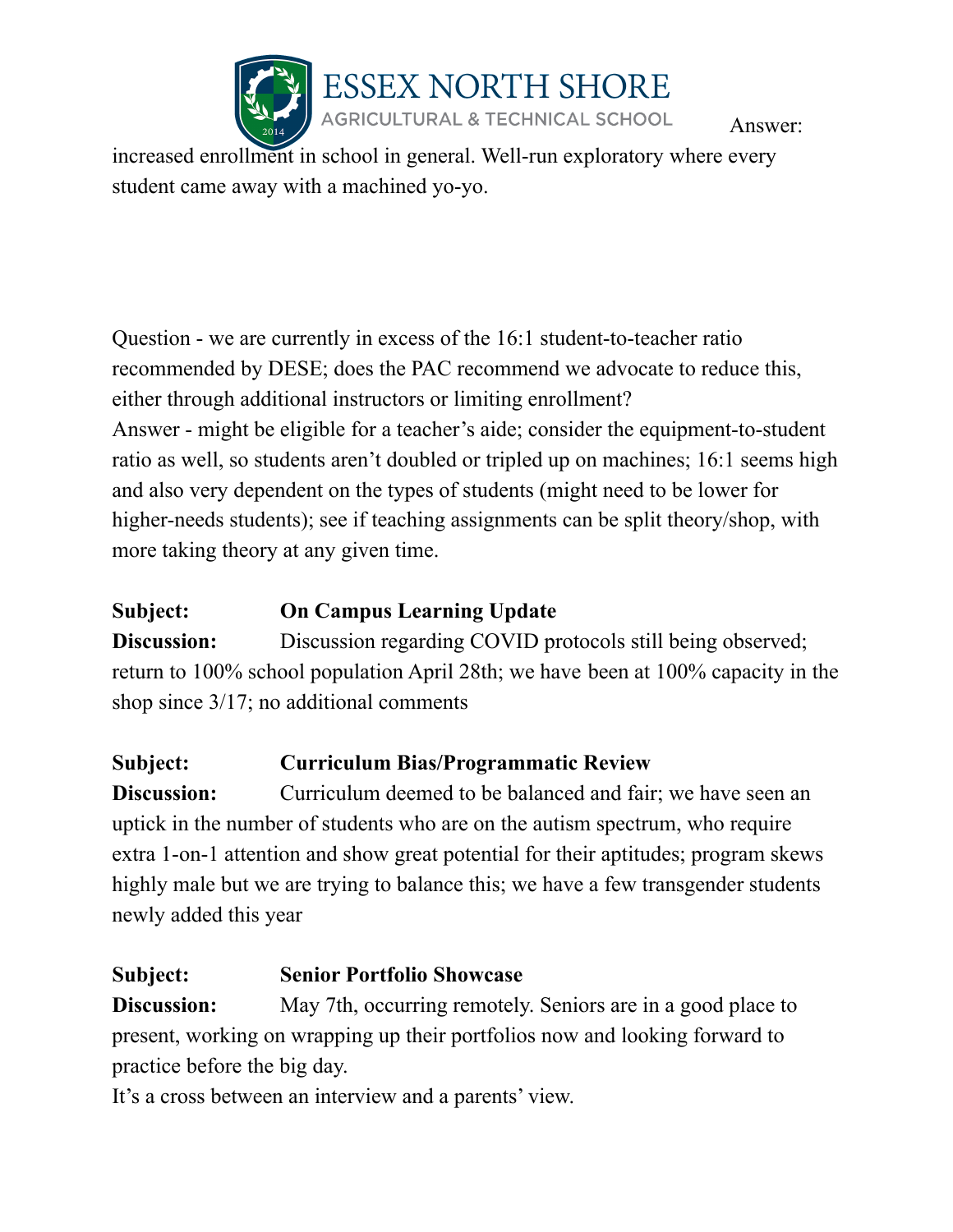

were offered to be involved in the portfolio showcase and will be emailed with future dates for participation.

## **Subject: Employee Outlook/Industry Trends**

**Discussion:** Co-ops had been reduced due to Covid, but now they are slowly rebounding. We currently have 5 of 12 seniors on co-op, two who were recent additions. Current discussions with Abiomed regarding potential openings for seniors and juniors as well.

Kevin Rush has added his experiences to the PAC meeting to show the efficacy of the program.

Nighthawks program has introduced a position for EssexTech students to work in a paid position to support teachers within the program and to facilitate everyday operations, one student, Jack Donovan, is the first of hopefully many to be a part of this new program.

MassHire can provide support for individuals with disabilities who are seeking jobs; they can even provide a 1-on-1 aid to accompany them to the job.

Question to PAC: Industry needs from future employees from our school? Soft Skills are the foundations to overall needs from any employable prospects. In general, looking for responsible, teachable candidates - people who show up on time, can set a good example. Many places are still hiring, and looking for more.

Jason Vining and Tracy Callahane offered possible co-op or tours of their facilities and future graduate opportunities.